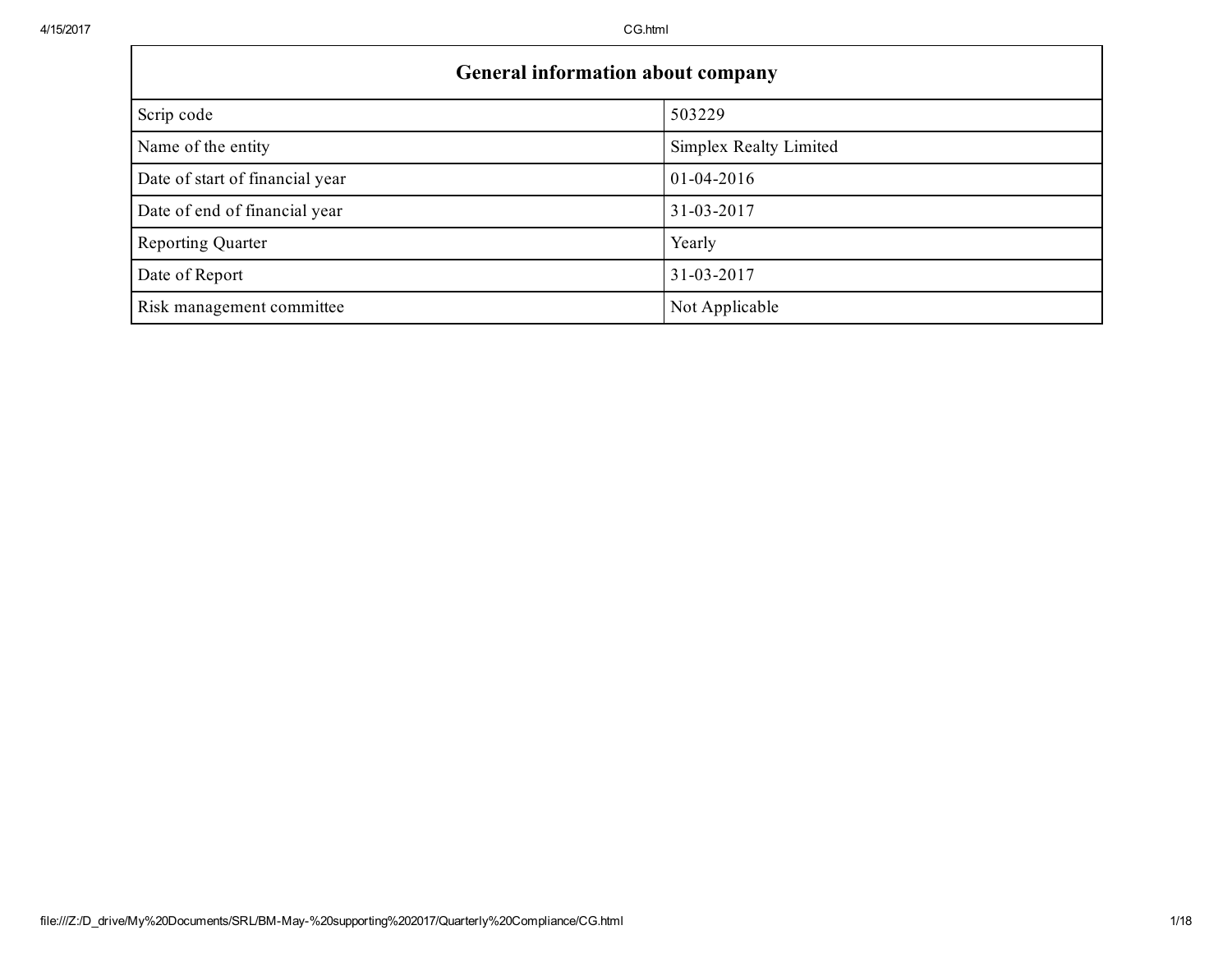| <b>Annexure I</b>                                                                         |  |
|-------------------------------------------------------------------------------------------|--|
| Annexure I to be submitted by listed entity on quarterly basis                            |  |
| I. Composition of Board of Directors                                                      |  |
| Disclosure of notes on composition of board of directors explanatory                      |  |
| Is there any change in information of board of directors compare to previous quarter   No |  |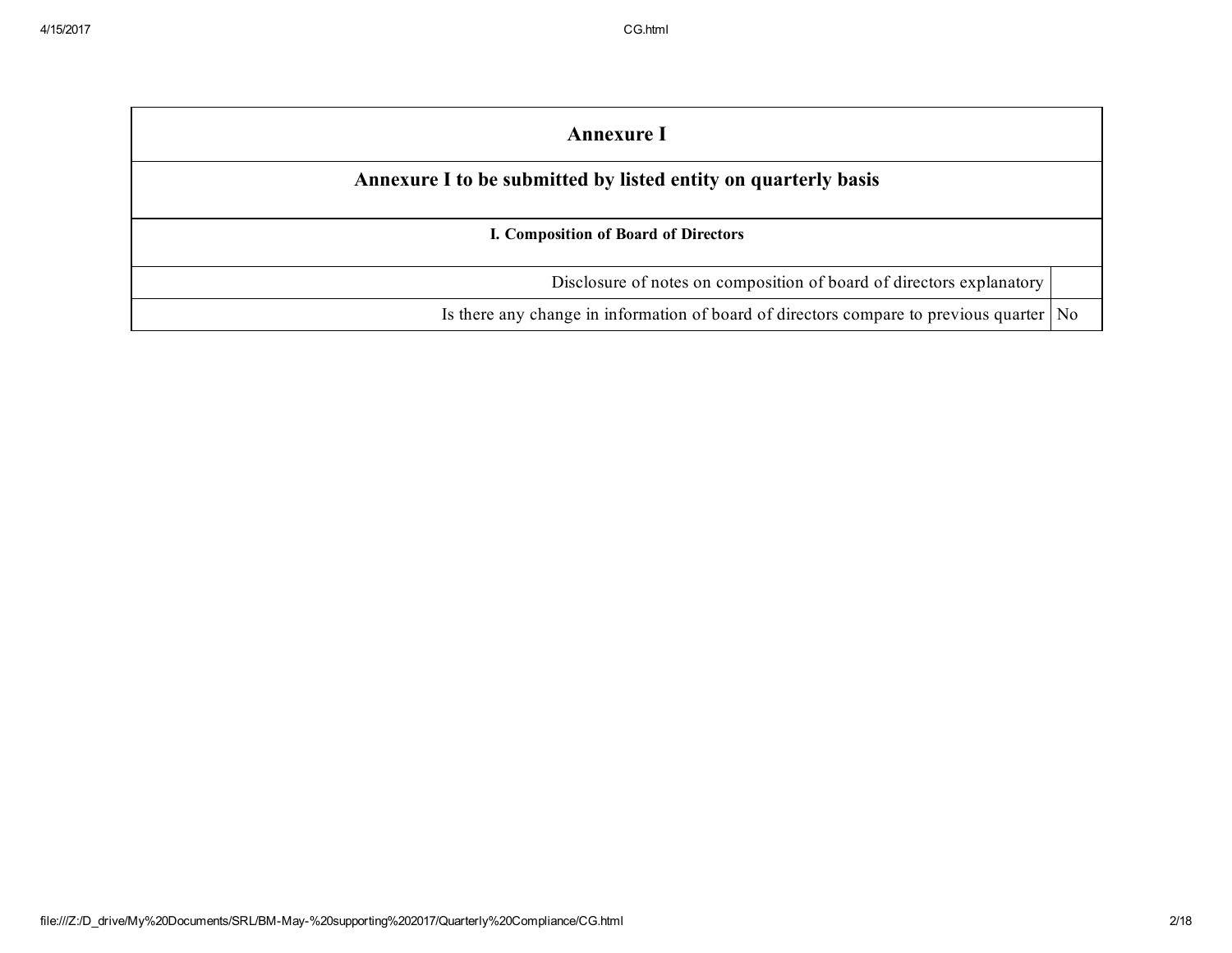| <b>Annexure</b> 1                                                                 |  |  |  |
|-----------------------------------------------------------------------------------|--|--|--|
| <b>II. Composition of Committees</b>                                              |  |  |  |
| Disclosure of notes on composition of committees explanatory                      |  |  |  |
| Is there any change in information of committees compare to previous quarter   No |  |  |  |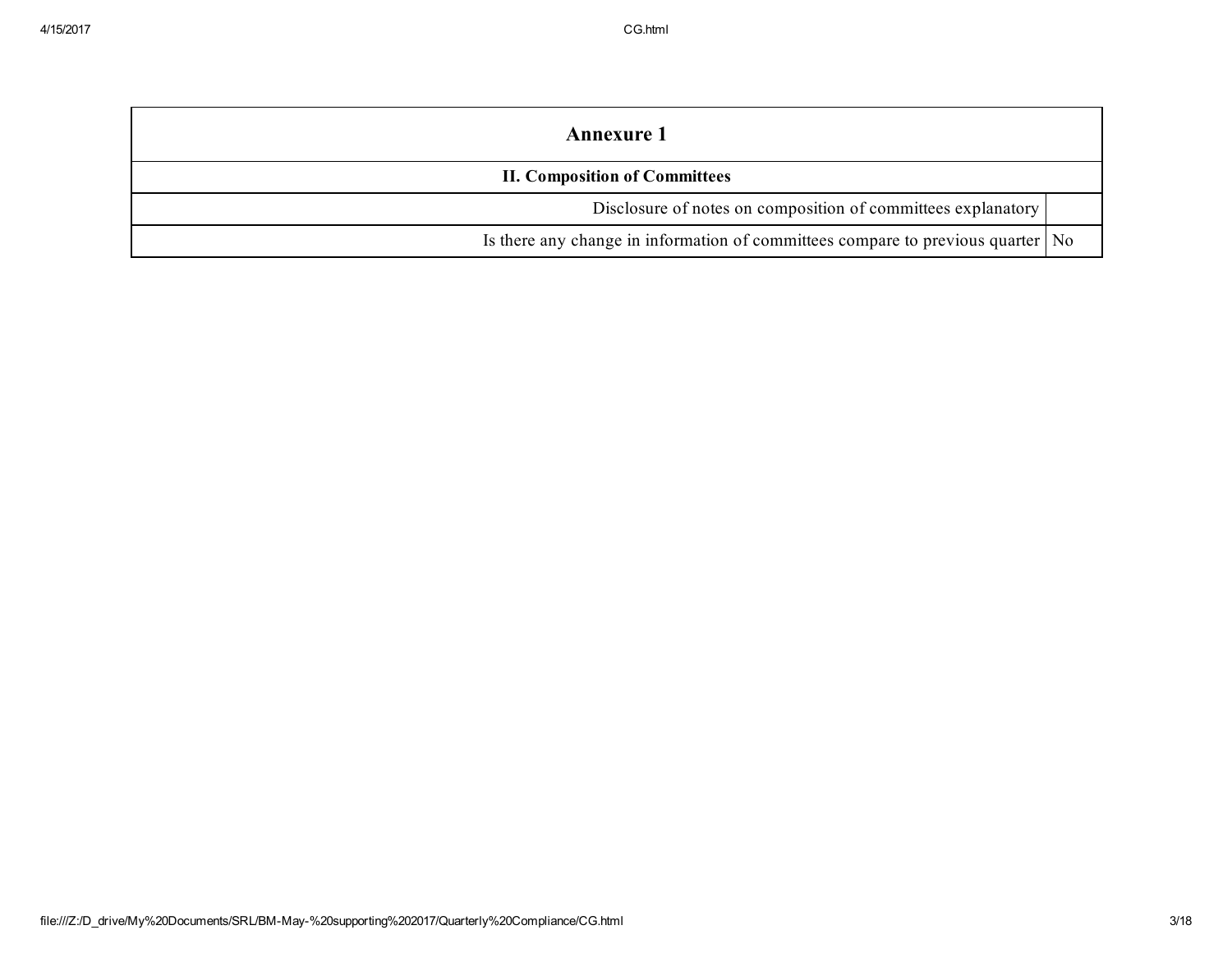|                                                                                        | <b>Annexure 1</b>                         |                                                                  |                                                                |  |  |  |  |
|----------------------------------------------------------------------------------------|-------------------------------------------|------------------------------------------------------------------|----------------------------------------------------------------|--|--|--|--|
|                                                                                        | <b>Annexure 1</b>                         |                                                                  |                                                                |  |  |  |  |
|                                                                                        | <b>III. Meeting of Board of Directors</b> |                                                                  |                                                                |  |  |  |  |
|                                                                                        |                                           | Disclosure of notes on meeting of board of directors explanatory |                                                                |  |  |  |  |
| Date(s) of meeting (if any) in the<br><b>Sr</b><br>previous quarter<br>current quarter |                                           | Date(s) of meeting (if any) in the                               | Maximum gap between any two consecutive (in<br>number of days) |  |  |  |  |
| 21-10-2016                                                                             |                                           |                                                                  |                                                                |  |  |  |  |
| ↑                                                                                      |                                           | 25-01-2017                                                       | 95                                                             |  |  |  |  |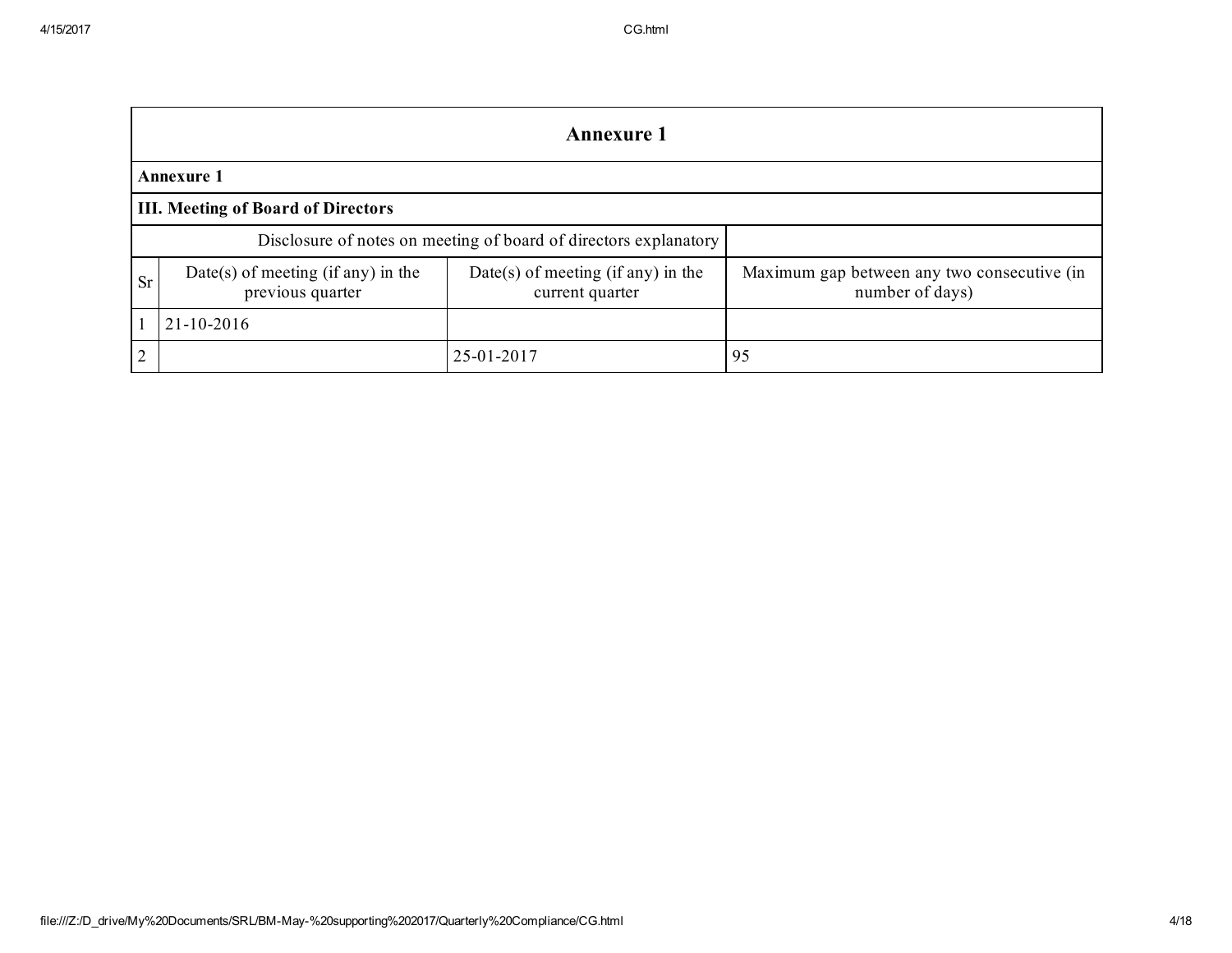|                | <b>Annexure 1</b>                         |                                                                     |                                                     |                                           |                                                                     |                                                                               |                               |
|----------------|-------------------------------------------|---------------------------------------------------------------------|-----------------------------------------------------|-------------------------------------------|---------------------------------------------------------------------|-------------------------------------------------------------------------------|-------------------------------|
|                | <b>IV. Meeting of Committees</b>          |                                                                     |                                                     |                                           |                                                                     |                                                                               |                               |
|                |                                           |                                                                     |                                                     |                                           |                                                                     | Disclosure of notes on meeting of committees explanatory                      |                               |
| <b>Sr</b>      | Name of<br>Committee                      | $Date(s)$ of meeting<br>of the committee in<br>the relevant quarter | Whether<br>requirement of<br>Quorum met<br>(Yes/No) | Requirement<br>of Quorum<br>met (details) | $Date(s)$ of meeting<br>of the committee in<br>the previous quarter | Maximum gap between<br>any two consecutive<br>meetings (in number of<br>days) | Name of<br>other<br>committee |
|                | Audit<br>Committee                        | 25-01-2017                                                          | Yes                                                 |                                           | 21-10-2016                                                          | 95                                                                            |                               |
| $\overline{2}$ | Stakeholders<br>Relationship<br>Committee | 25-01-2017                                                          | Yes                                                 |                                           | 21-10-2016                                                          | 95                                                                            |                               |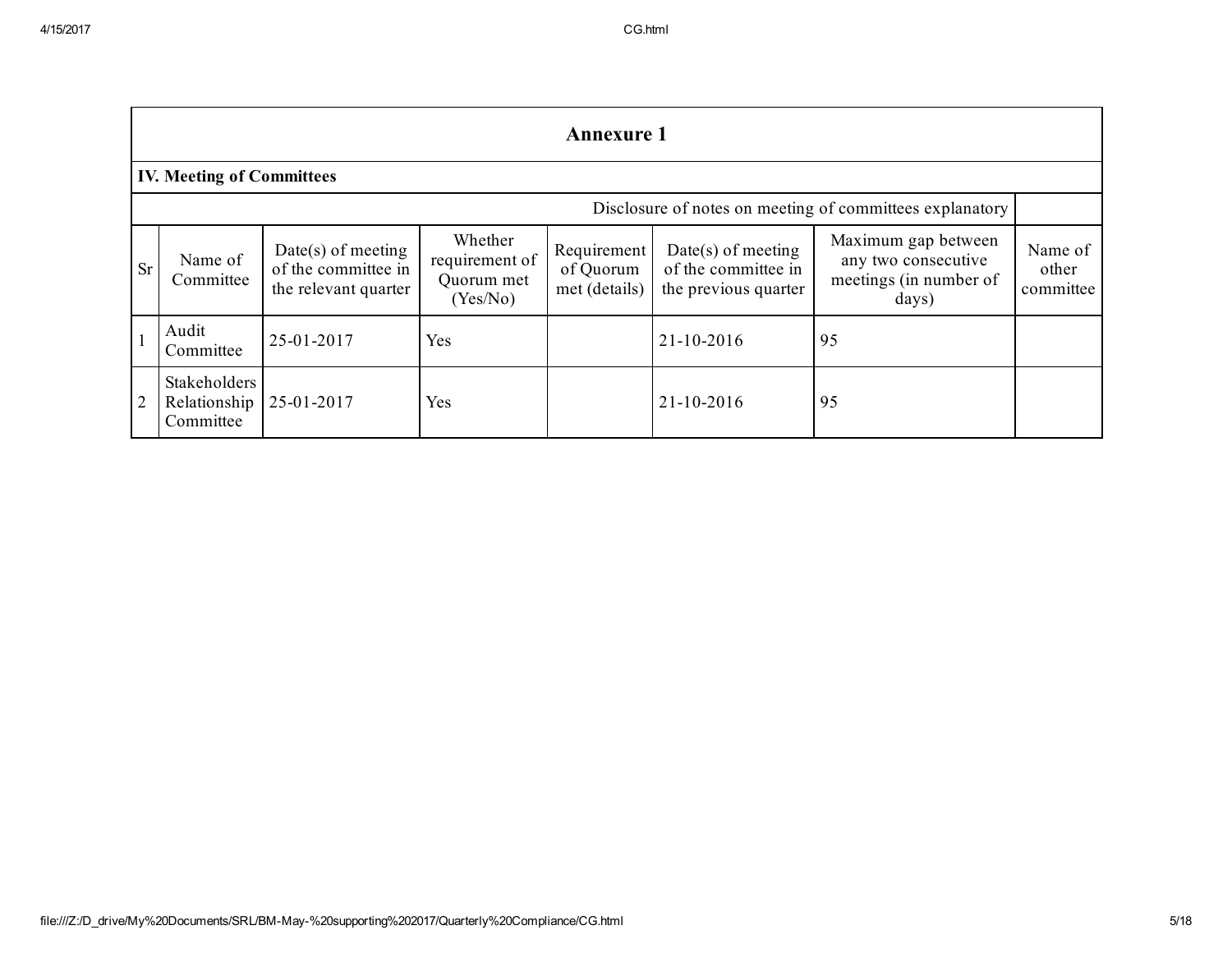|           | <b>Annexure 1</b>                                                                                         |                                  |                                                                    |  |  |
|-----------|-----------------------------------------------------------------------------------------------------------|----------------------------------|--------------------------------------------------------------------|--|--|
|           | <b>V. Related Party Transactions</b>                                                                      |                                  |                                                                    |  |  |
| <b>Sr</b> | Subject                                                                                                   | Compliance status<br>(Yes/No/NA) | If status is "No" details of non-<br>compliance may be given here. |  |  |
|           | Whether prior approval of audit committee obtained                                                        | Yes                              |                                                                    |  |  |
| 2         | Whether shareholder approval obtained for material RPT                                                    | NA                               |                                                                    |  |  |
| 3         | Whether details of RPT entered into pursuant to omnibus approval<br>have been reviewed by Audit Committee | Yes                              |                                                                    |  |  |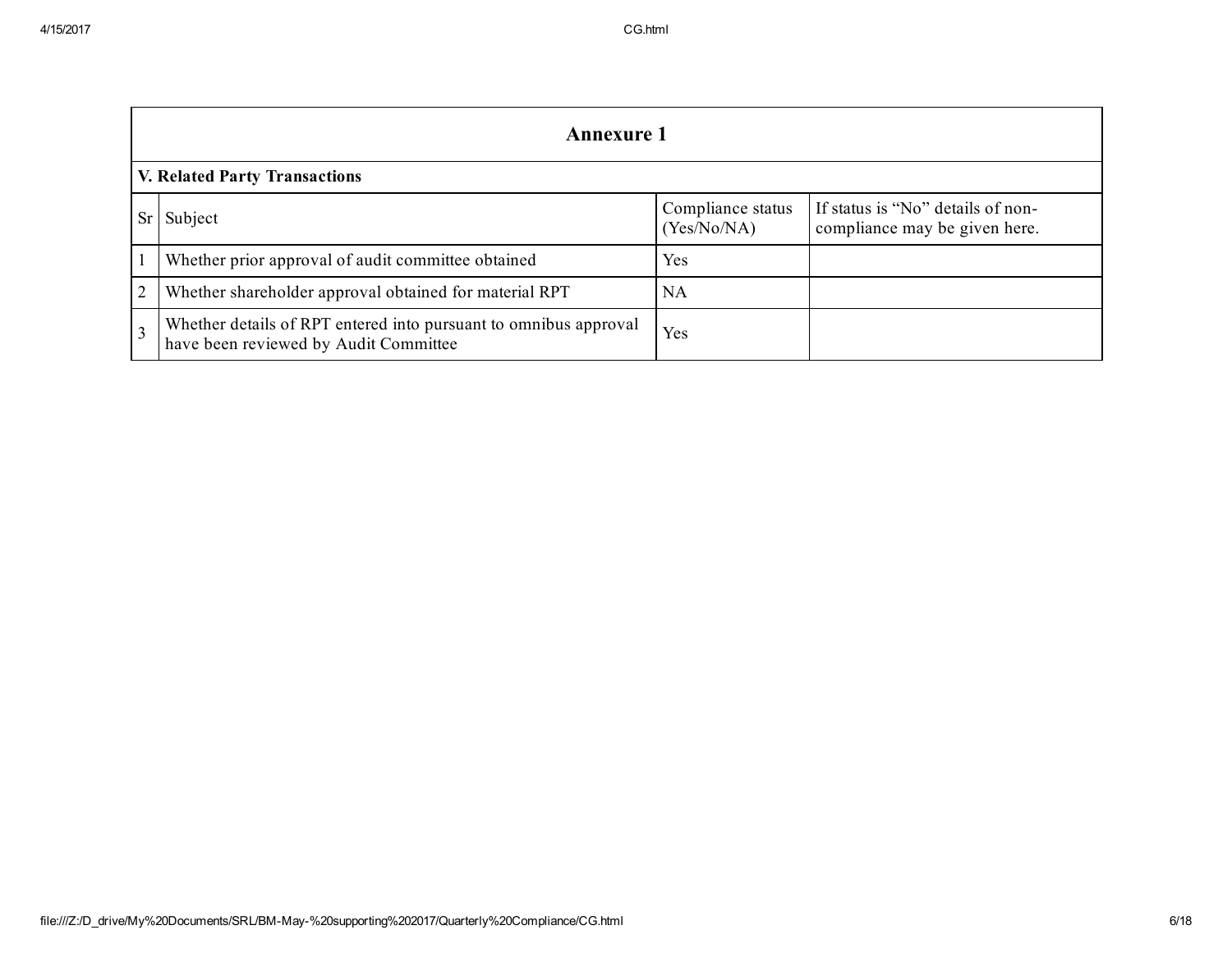|                | <b>Annexure 1</b>                                                                                                                                                                                               |                                  |  |  |  |
|----------------|-----------------------------------------------------------------------------------------------------------------------------------------------------------------------------------------------------------------|----------------------------------|--|--|--|
|                | <b>VI. Affirmations</b>                                                                                                                                                                                         |                                  |  |  |  |
| <b>Sr</b>      | Subject                                                                                                                                                                                                         | Compliance<br>status<br>(Yes/No) |  |  |  |
| $\mathbf{1}$   | The composition of Board of Directors is in terms of SEBI (Listing obligations and disclosure requirements)<br>Regulations, 2015                                                                                | Yes                              |  |  |  |
| $\overline{2}$ | The composition of the following committees is in terms of SEBI(Listing obligations and disclosure requirements)<br>Regulations, 2015 a. Audit Committee                                                        | Yes                              |  |  |  |
| $\overline{3}$ | The composition of the following committees is in terms of SEBI(Listing obligations and disclosure requirements)<br>Regulations, 2015. b. Nomination & remuneration committee                                   | Yes                              |  |  |  |
| $\overline{4}$ | The composition of the following committees is in terms of SEBI(Listing obligations and disclosure requirements)<br>Regulations, 2015. c. Stakeholders relationship committee                                   | Yes                              |  |  |  |
| $\overline{5}$ | The composition of the following committees is in terms of SEBI(Listing obligations and disclosure requirements)<br>Regulations, 2015. d. Risk management committee (applicable to the top 100 listed entities) | NA                               |  |  |  |
| 6              | The committee members have been made aware of their powers, role and responsibilities as specified in SEBI<br>(Listing obligations and disclosure requirements) Regulations, 2015.                              | Yes                              |  |  |  |
| $\overline{7}$ | The meetings of the board of directors and the above committees have been conducted in the manner as specified<br>in SEBI (Listing obligations and disclosure requirements) Regulations, 2015.                  | Yes                              |  |  |  |
| 8              | This report and/or the report submitted in the previous quarter has been placed before Board of Directors.                                                                                                      | Yes                              |  |  |  |
| 9              | Any comments/observations/advice of Board of Directors may be mentioned here:                                                                                                                                   | Textual<br>Information $(1)$     |  |  |  |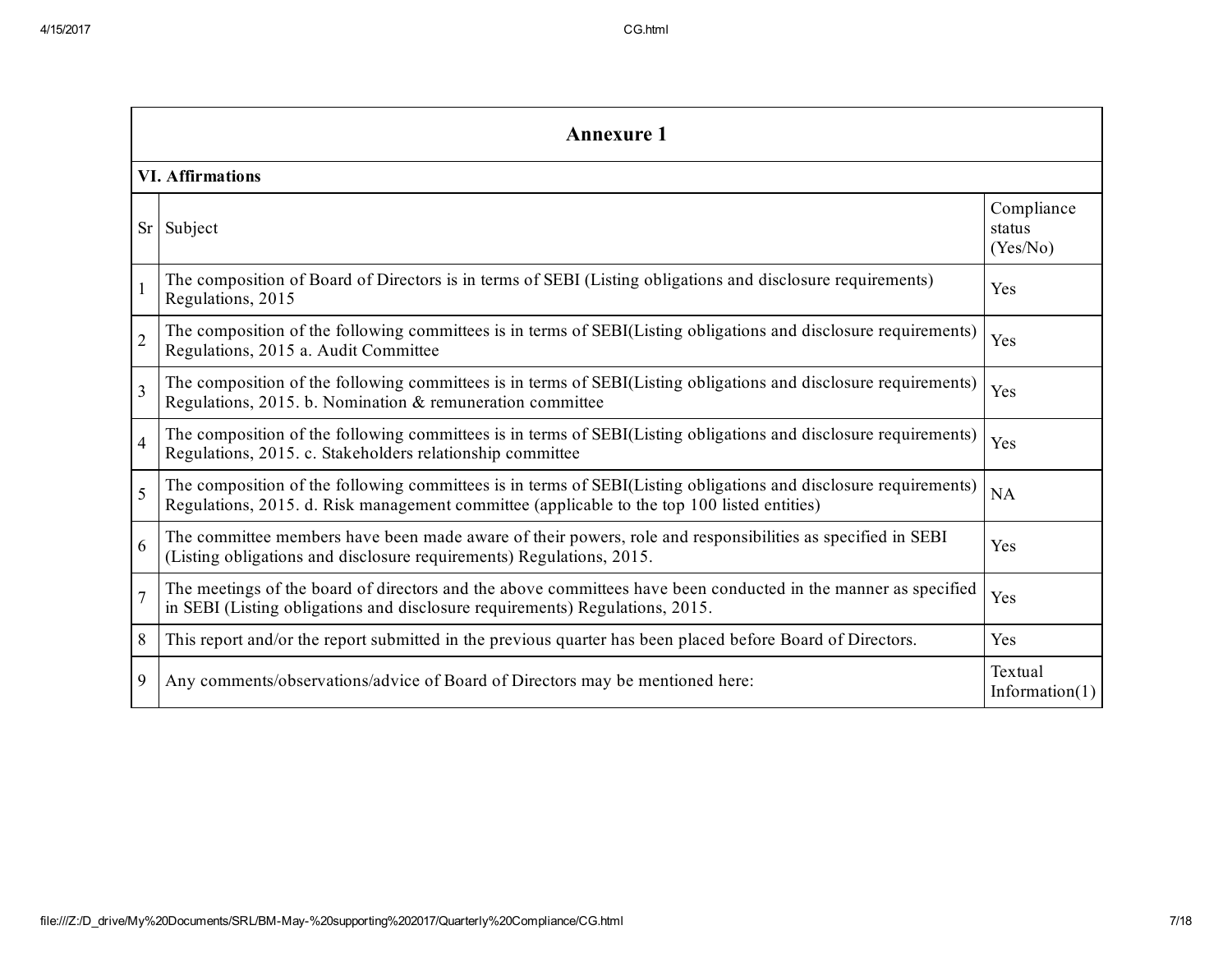|                           | <b>Text Block</b>                                                                              |
|---------------------------|------------------------------------------------------------------------------------------------|
| Textual Information $(1)$ | This report will be placed at the ensuing Board Meeting for the comments of the Board, if any. |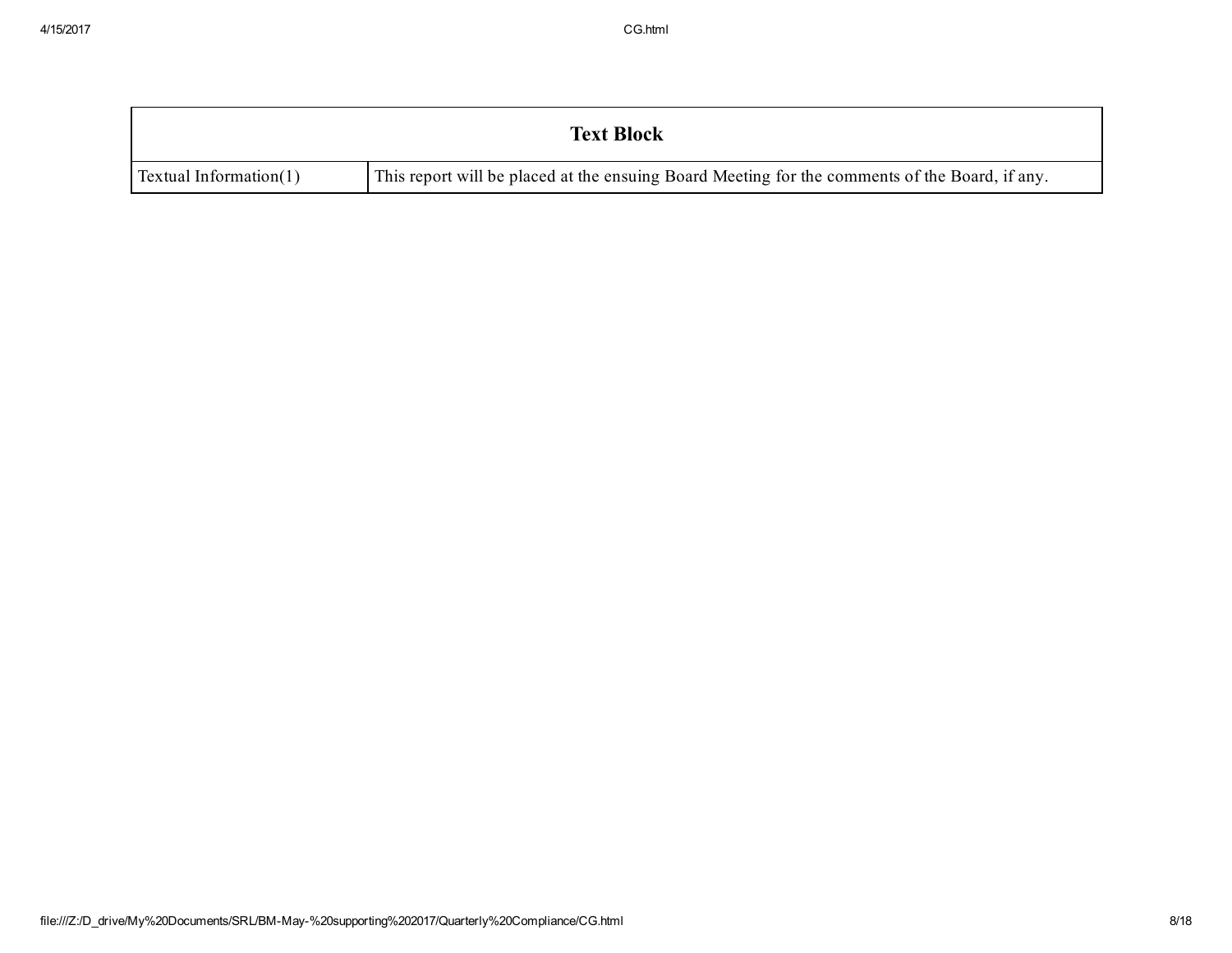|                | <b>Annexure II</b>                                                         |                                  |                                                                                                                 |                           |  |
|----------------|----------------------------------------------------------------------------|----------------------------------|-----------------------------------------------------------------------------------------------------------------|---------------------------|--|
|                |                                                                            |                                  | Annexure II to be submitted by listed entity at the end of the financial year (for the whole of financial year) |                           |  |
|                | I. Disclosure on website in terms of Listing Regulations                   |                                  |                                                                                                                 |                           |  |
| Sr             | Item                                                                       | Compliance status<br>(Yes/No/NA) | If status is "No" details of non-<br>compliance may be given here.                                              | Web address               |  |
|                | Details of business                                                        | Yes                              |                                                                                                                 | www.simplex-<br>group.com |  |
| $\overline{2}$ | Terms and conditions of appointment of<br>independent directors            | Yes                              |                                                                                                                 | www.simplex-<br>group.com |  |
| $\overline{3}$ | Composition of various committees of board of<br>directors                 | Yes                              |                                                                                                                 | www.simplex-<br>group.com |  |
| $\overline{4}$ | Code of conduct of board of directors and<br>senior management personnel   | Yes                              |                                                                                                                 | www.simplex-<br>group.com |  |
| 5              | Details of establishment of vigil mechanism/<br>Whistle Blower policy      | Yes                              |                                                                                                                 | www.simplex-<br>group.com |  |
| 6              | Criteria of making payments to non-executive<br>directors                  | Yes                              |                                                                                                                 | www.simplex-<br>group.com |  |
| $\overline{7}$ | Policy on dealing with related party<br>transactions                       | Yes                              |                                                                                                                 | www.simplex-<br>group.com |  |
| 8              | Policy for determining 'material' subsidiaries                             | <b>NA</b>                        |                                                                                                                 |                           |  |
| $\mathbf Q$    | Details of familiarization programmes imparted<br>to independent directors | Yes                              |                                                                                                                 | www.simplex-<br>group.com |  |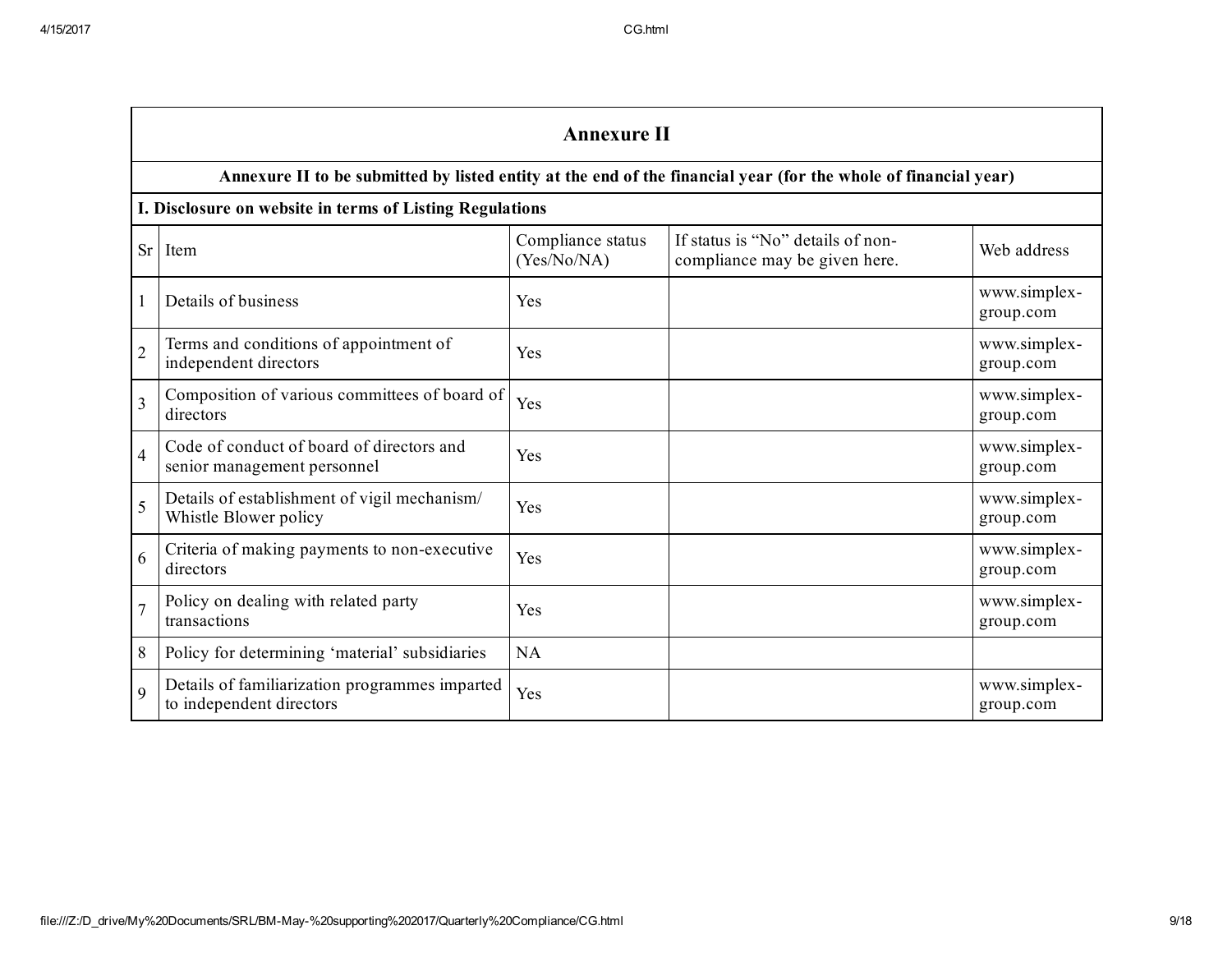|           | <b>Annexure II</b>                                                                                                                            |                                     |                                                                      |                           |  |  |  |
|-----------|-----------------------------------------------------------------------------------------------------------------------------------------------|-------------------------------------|----------------------------------------------------------------------|---------------------------|--|--|--|
|           | Annexure II to be submitted by listed entity at the end of the financial year (for the whole of financial year)                               |                                     |                                                                      |                           |  |  |  |
|           | I. Disclosure on website in terms of Listing Regulations                                                                                      |                                     |                                                                      |                           |  |  |  |
| <b>Sr</b> | Item                                                                                                                                          | Compliance<br>status<br>(Yes/No/NA) | If status is "No" details of<br>non-compliance may be given<br>here. | Web address               |  |  |  |
| 10        | Contact information of the designated officials of the listed<br>entity who are responsible for assisting and handling investor<br>grievances | Yes                                 |                                                                      | www.simplex-<br>group.com |  |  |  |
| 11        | email address for grievance redressal and other relevant details                                                                              | Yes                                 |                                                                      | www.simplex-<br>group.com |  |  |  |
| 12        | Financial results                                                                                                                             | Yes                                 |                                                                      | www.simplex-<br>group.com |  |  |  |
| 13        | Shareholding pattern                                                                                                                          | Yes                                 |                                                                      | www.simplex-<br>group.com |  |  |  |
| 14        | Details of agreements entered into with the media companies<br>and/or their associates                                                        | <b>NA</b>                           |                                                                      |                           |  |  |  |
| 15        | New name and the old name of the listed entity                                                                                                | <b>NA</b>                           |                                                                      |                           |  |  |  |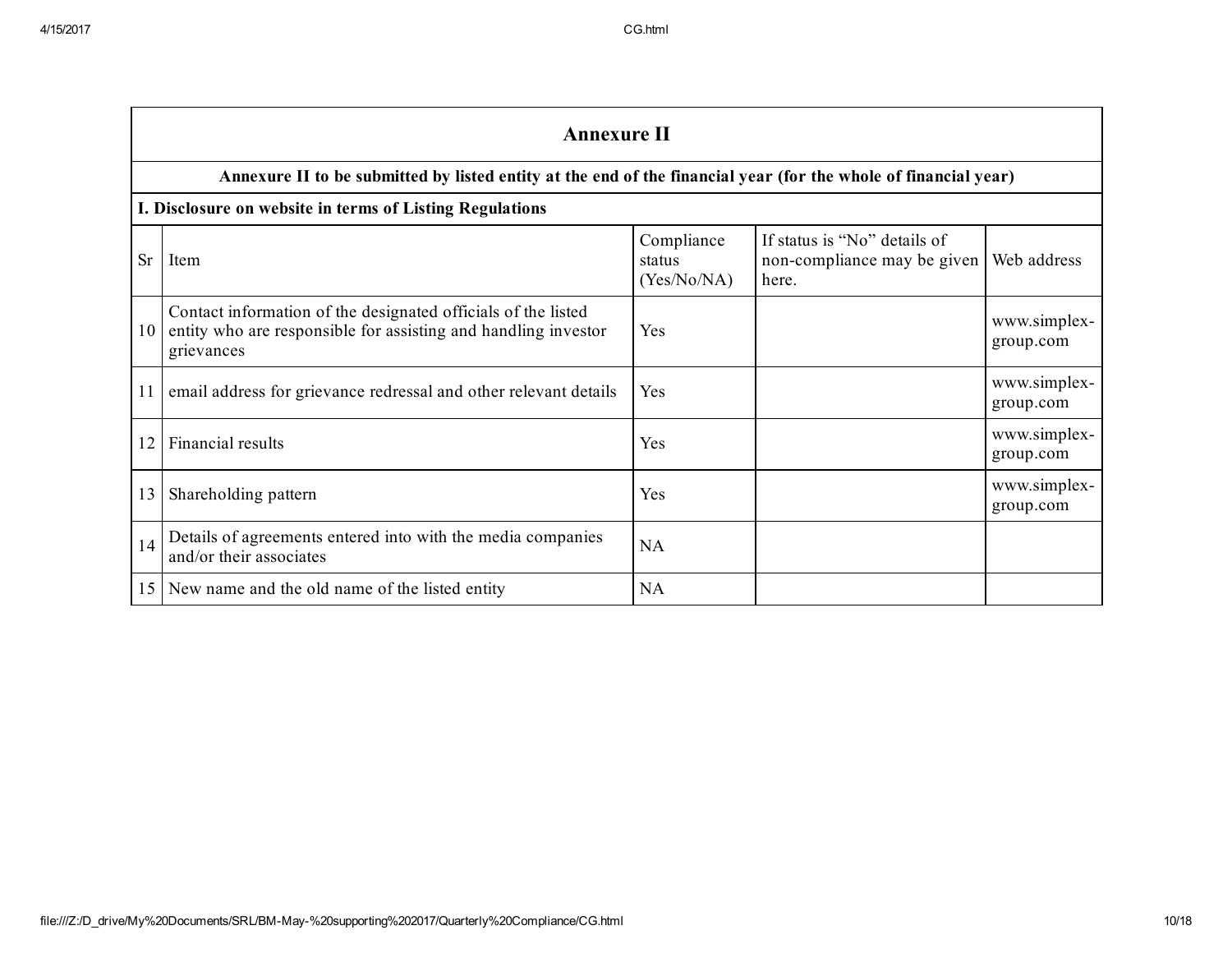|                | <b>Annexure II</b>                                                                                                   |                        |                                     |                                                                    |  |  |
|----------------|----------------------------------------------------------------------------------------------------------------------|------------------------|-------------------------------------|--------------------------------------------------------------------|--|--|
|                | <b>II. Annual Affirmations</b>                                                                                       |                        |                                     |                                                                    |  |  |
| <b>Sr</b>      | Particulars                                                                                                          | Regulation<br>Number   | Compliance<br>status<br>(Yes/No/NA) | If status is "No" details of non-<br>compliance may be given here. |  |  |
| $\mathbf{1}$   | Independent director(s) have been appointed in terms of<br>specified criteria of 'independence' and/or 'eligibility' | $16(1)(b) \&$<br>25(6) | Yes                                 |                                                                    |  |  |
| $\overline{2}$ | Board composition                                                                                                    | 17(1)                  | Yes                                 |                                                                    |  |  |
| 3              | Meeting of Board of directors                                                                                        | 17(2)                  | Yes                                 |                                                                    |  |  |
| 4              | Review of Compliance Reports                                                                                         | 17(3)                  | Yes                                 |                                                                    |  |  |
| 5              | Plans for orderly succession for appointments                                                                        | 17(4)                  | Yes                                 |                                                                    |  |  |
| 6              | Code of Conduct                                                                                                      | 17(5)                  | Yes                                 |                                                                    |  |  |
| $\overline{7}$ | Fees/compensation                                                                                                    | 17(6)                  | Yes                                 |                                                                    |  |  |
| 8              | Minimum Information                                                                                                  | 17(7)                  | Yes                                 |                                                                    |  |  |
| 9              | Compliance Certificate                                                                                               | 17(8)                  | Yes                                 |                                                                    |  |  |
| 10             | Risk Assessment & Management                                                                                         | 17(9)                  | Yes                                 |                                                                    |  |  |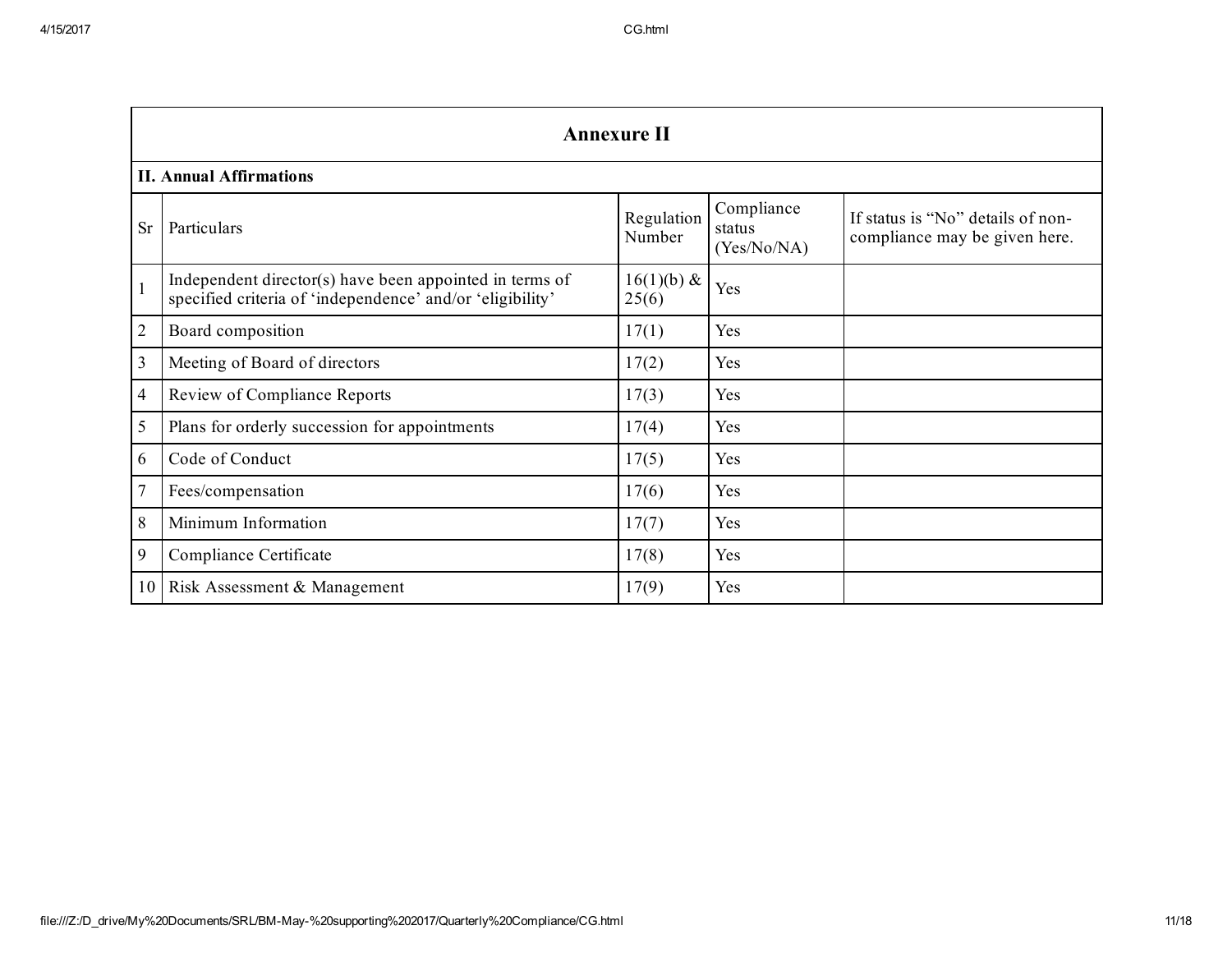|           | <b>Annexure II</b>                                                                 |                               |                                  |                                                                    |  |  |  |
|-----------|------------------------------------------------------------------------------------|-------------------------------|----------------------------------|--------------------------------------------------------------------|--|--|--|
|           | <b>II. Annual Affirmations</b>                                                     |                               |                                  |                                                                    |  |  |  |
| <b>Sr</b> | Particulars                                                                        | Regulation<br>Number          | Compliance status<br>(Yes/No/NA) | If status is "No" details of non-<br>compliance may be given here. |  |  |  |
| 11        | Performance Evaluation of Independent Directors                                    | 17(10)                        | Yes                              |                                                                    |  |  |  |
| 12        | Composition of Audit Committee                                                     | 18(1)                         | Yes                              |                                                                    |  |  |  |
| 13        | Meeting of Audit Committee                                                         | 18(2)                         | Yes                              |                                                                    |  |  |  |
| 14        | Composition of nomination & remuneration<br>committee                              | 19(1) & (2)                   | Yes                              |                                                                    |  |  |  |
| 15        | Composition of Stakeholder Relationship<br>Committee                               | 20(1) & (2)                   | Yes                              |                                                                    |  |  |  |
| 16        | Composition and role of risk management<br>committee                               | 21(1),(2),(3),<br>(4)         | Yes                              |                                                                    |  |  |  |
| 17        | Vigil Mechanism                                                                    | 22                            | Yes                              |                                                                    |  |  |  |
| 18        | Policy for related party Transaction                                               | 23(1), (5), (6),<br>(7) & (8) | Yes                              |                                                                    |  |  |  |
| 19        | Prior or Omnibus approval of Audit Committee for<br>all related party transactions | 23(2), (3)                    | Yes                              |                                                                    |  |  |  |
| 20        | Approval for material related party transactions                                   | 23(4)                         | <b>NA</b>                        |                                                                    |  |  |  |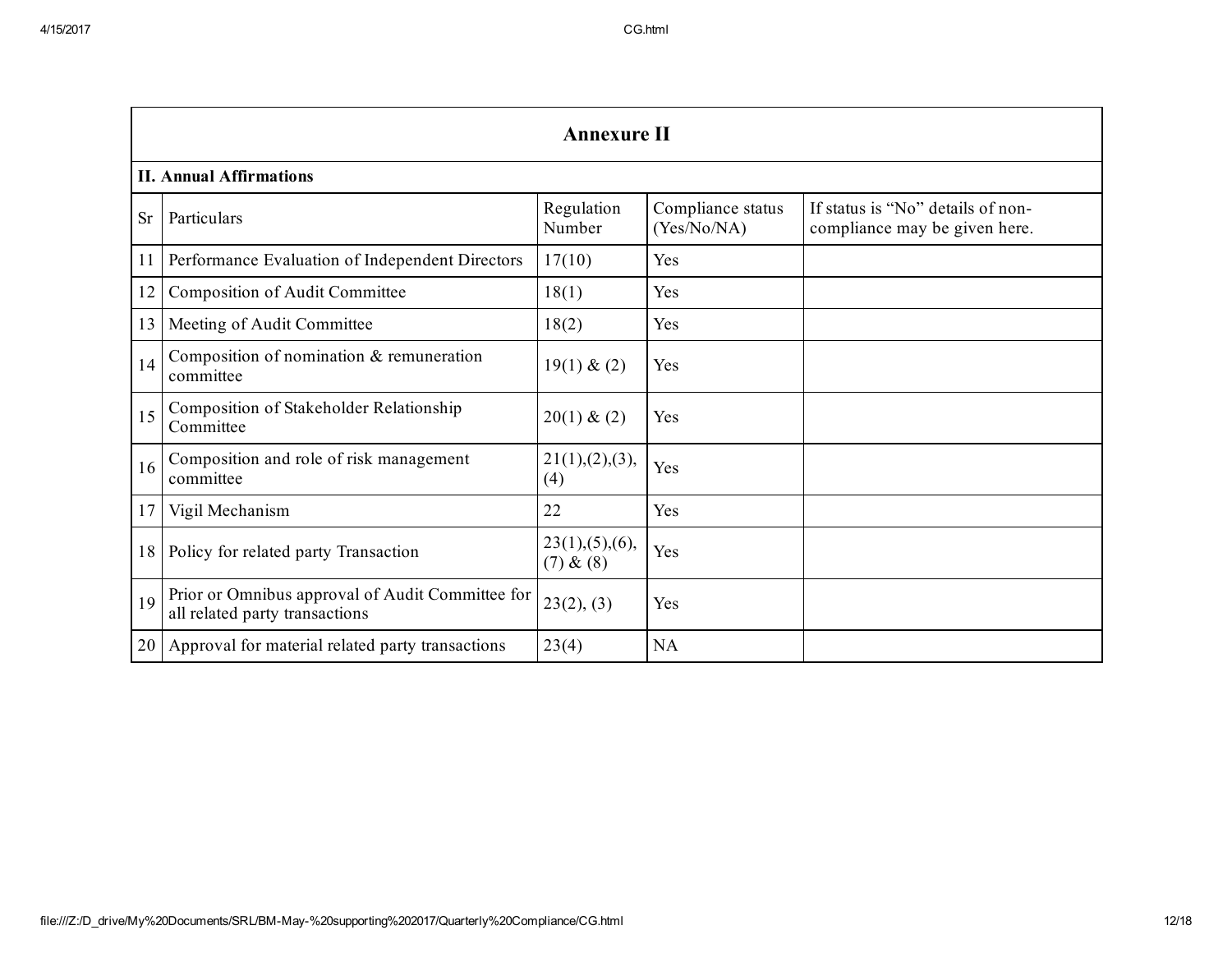|           | <b>Annexure II</b><br><b>II. Annual Affirmations</b>                                                                 |                                  |                                     |                                                                    |  |  |
|-----------|----------------------------------------------------------------------------------------------------------------------|----------------------------------|-------------------------------------|--------------------------------------------------------------------|--|--|
|           |                                                                                                                      |                                  |                                     |                                                                    |  |  |
| <b>Sr</b> | Particulars                                                                                                          | Regulation<br>Number             | Compliance<br>status<br>(Yes/No/NA) | If status is "No" details of non-<br>compliance may be given here. |  |  |
| 21        | Composition of Board of Directors of unlisted material<br>Subsidiary                                                 | 24(1)                            | <b>NA</b>                           |                                                                    |  |  |
| 22        | Other Corporate Governance requirements with respect to<br>subsidiary of listed entity                               | 24(2),(3),<br>$(4),(5)$ &<br>(6) | <b>NA</b>                           |                                                                    |  |  |
| 23        | Maximum Directorship & Tenure                                                                                        | $25(1)$ &<br>(2)                 | Yes                                 |                                                                    |  |  |
| 24        | Meeting of independent directors                                                                                     | $25(3)$ &<br>(4)                 | Yes                                 |                                                                    |  |  |
| 25        | Familiarization of independent directors                                                                             | 25(7)                            | Yes                                 |                                                                    |  |  |
| 26        | Memberships in Committees                                                                                            | 26(1)                            | Yes                                 |                                                                    |  |  |
| 27        | Affirmation with compliance to code of conduct from members<br>of Board of Directors and Senior management personnel | 26(3)                            | Yes                                 |                                                                    |  |  |
| 28        | Disclosure of Shareholding by Non-Executive Directors                                                                | 26(4)                            | Yes                                 |                                                                    |  |  |
| 29        | Policy with respect to Obligations of directors and senior<br>management                                             | $26(2)$ &<br>26(5)               | Yes                                 |                                                                    |  |  |
|           | Any other information to be provided                                                                                 |                                  | Textual Information(1)              |                                                                    |  |  |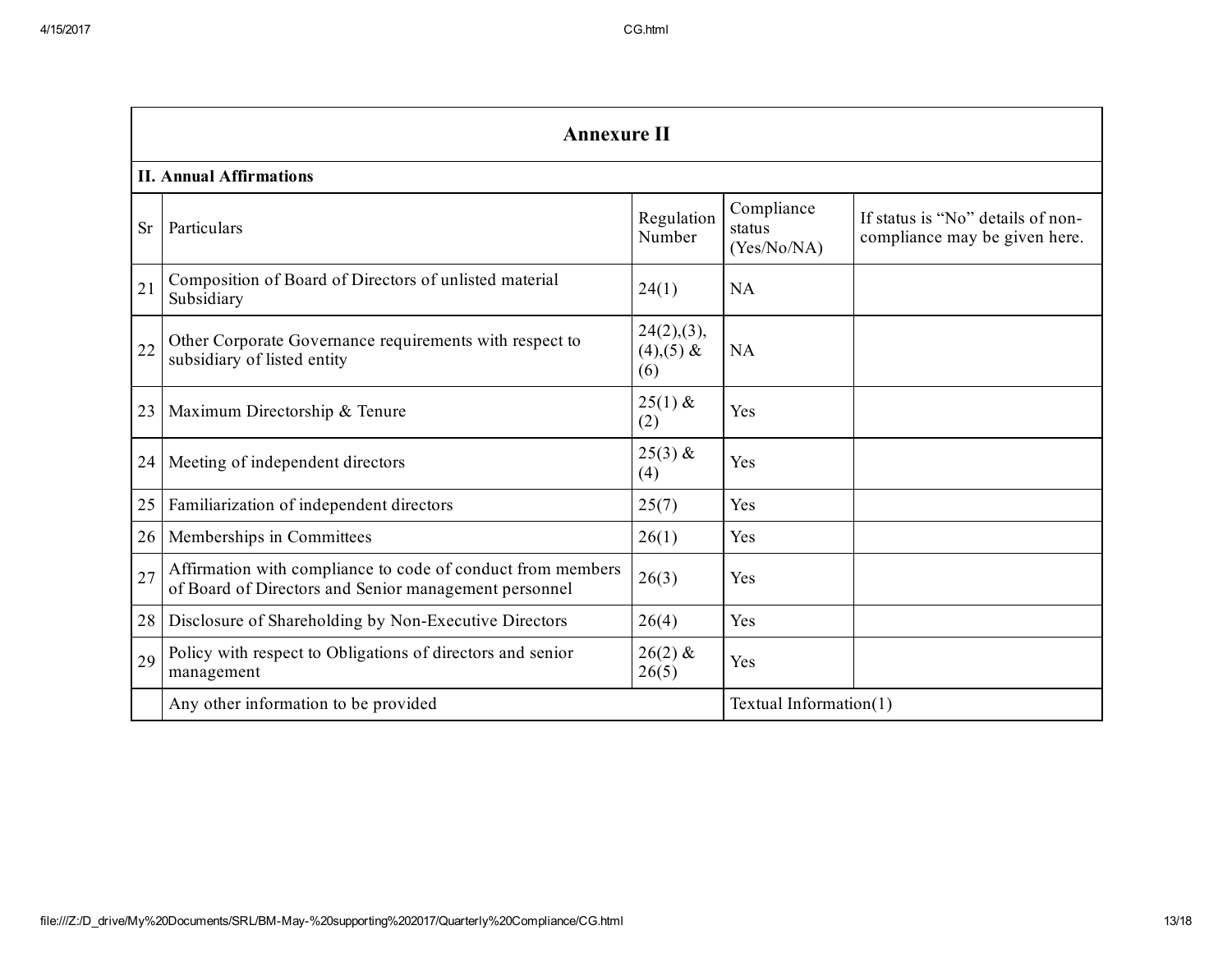| <b>Text Block</b>         |                                                                                                                                |  |  |  |  |
|---------------------------|--------------------------------------------------------------------------------------------------------------------------------|--|--|--|--|
| Textual Information $(1)$ | The Company does not have any material subsidiary and hence the provision to material subsidiary<br>policy are not applicable. |  |  |  |  |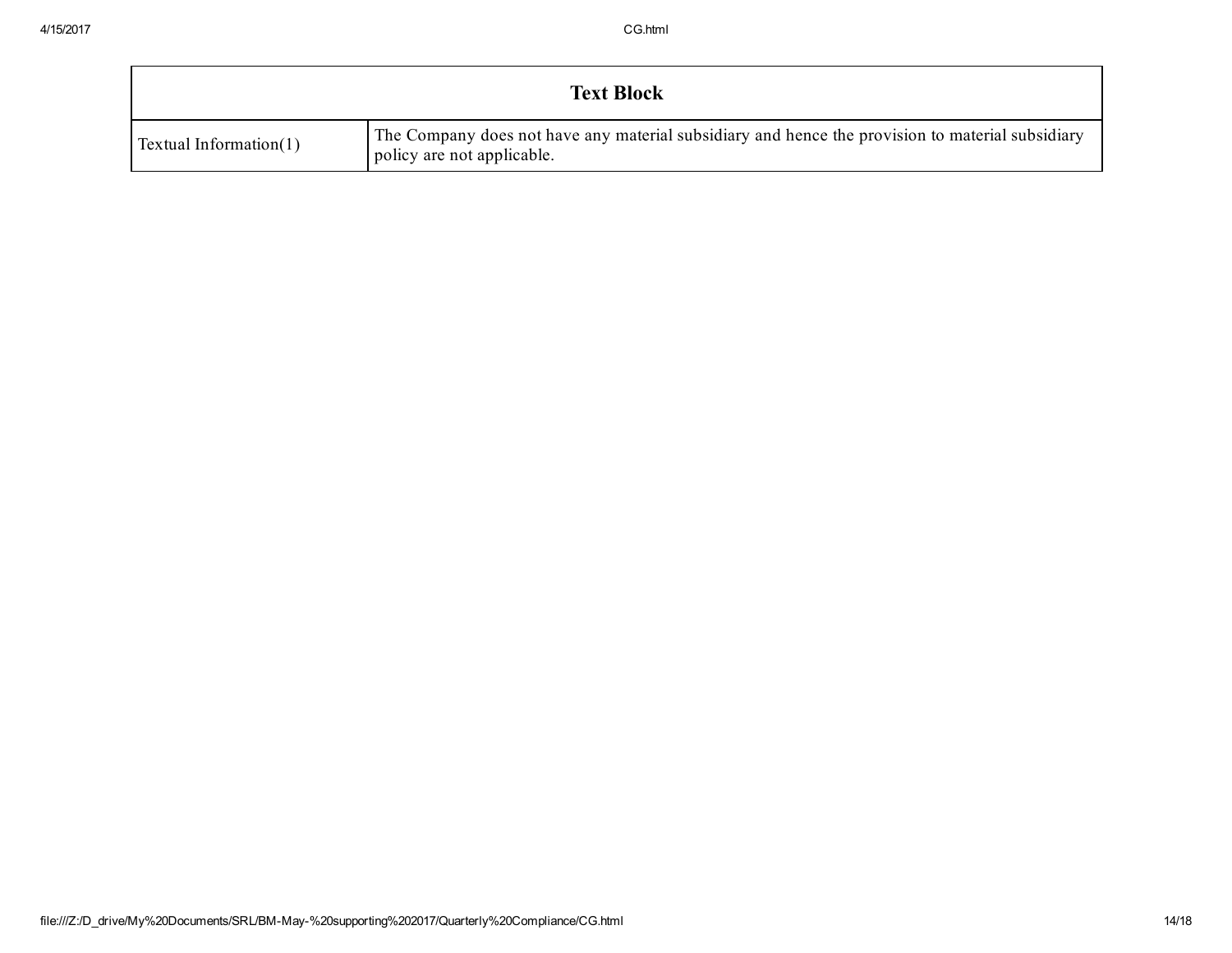|                          | Annexure II                                                                                                                                                           |                                         |  |  |  |
|--------------------------|-----------------------------------------------------------------------------------------------------------------------------------------------------------------------|-----------------------------------------|--|--|--|
| <b>III.</b> Affirmations |                                                                                                                                                                       |                                         |  |  |  |
| Sr                       | <b>Particulars</b>                                                                                                                                                    | <b>Compliance status</b><br>(Yes/No/NA) |  |  |  |
|                          | The Listed Entity has approved Material Subsidiary Policy and the Corporate Governance requirements<br>with respect to subsidiary of Listed Entity have been complied | <b>NA</b>                               |  |  |  |
|                          | Any other information to be provided                                                                                                                                  | Textual<br>Information $(1)$            |  |  |  |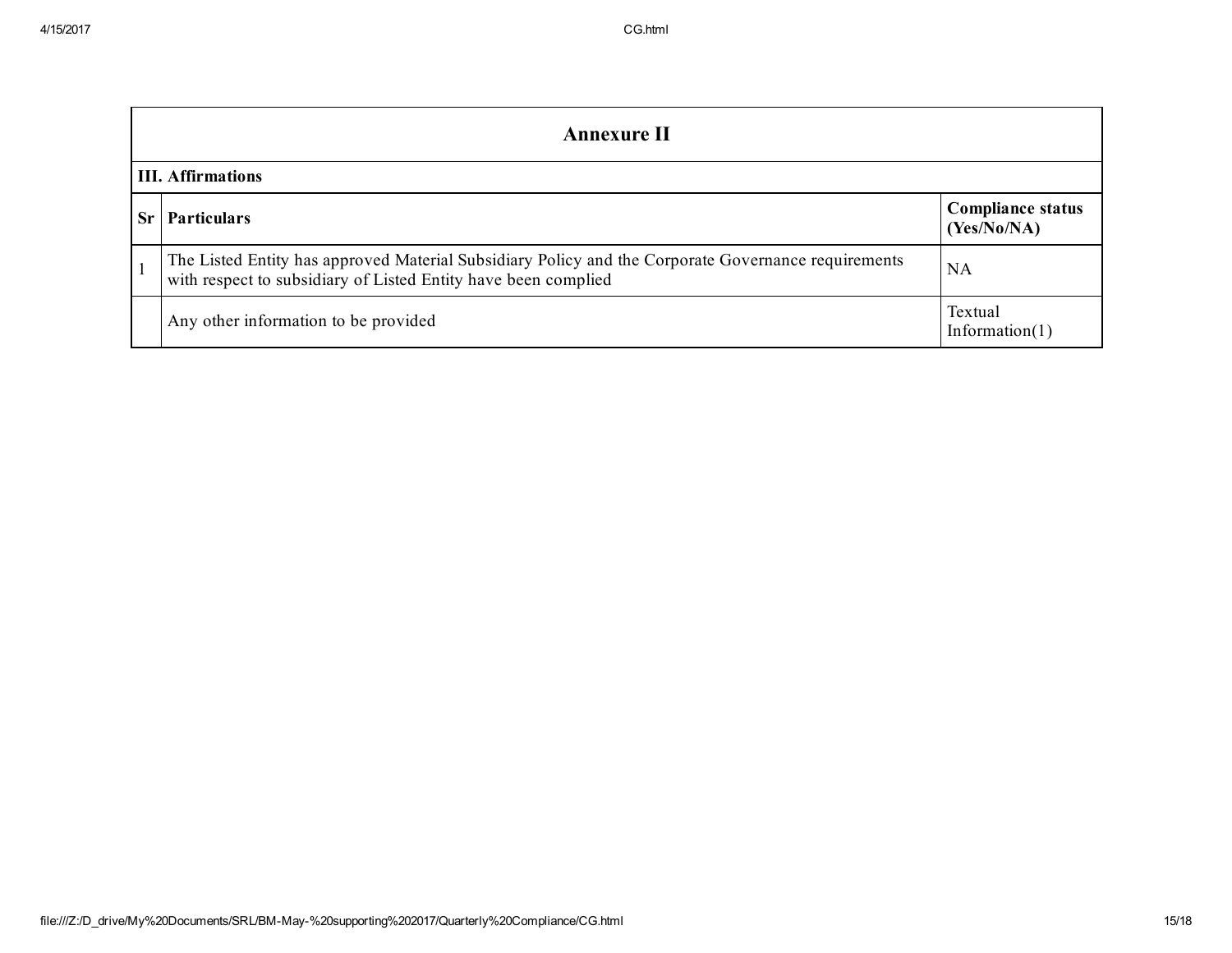| <b>Text Block</b>         |                                                                                                                                |  |  |  |  |
|---------------------------|--------------------------------------------------------------------------------------------------------------------------------|--|--|--|--|
| Textual Information $(1)$ | The Company does not have any material subsidiary and hence the provision to material subsidiary<br>policy are not applicable. |  |  |  |  |